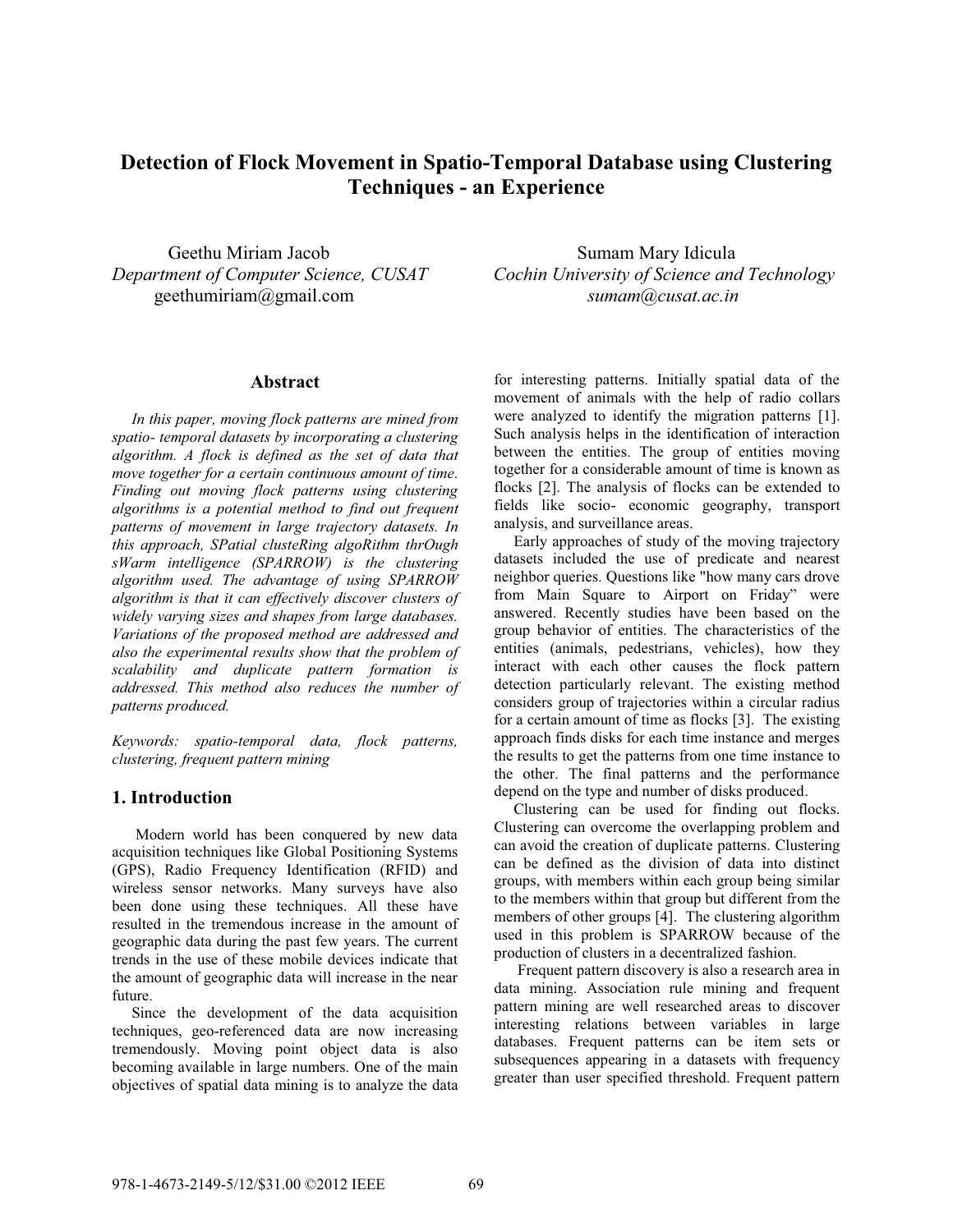discovery can be used in finding moving flock patterns to get the interesting movement patterns.

# **2. Related works**

Flocks are those trajectory data that stay together for a certain continuous amount of time. An existing method finds out flocks from spatio-temporal data by grouping geographical data falling within a circular radius for certain amount of time [3]. Since circular disk shapes are used for the grouping, there is a possibility that the same data is overlapped in more than one disk. This caused redundancy in the pattern formation. Spatial clustering algorithms are alternative to find out flocks of varying shapes and sizes instead of disks. This ensures that no data is included in more than one cluster. DBScan algorithm is a popular density based clustering algorithm. The algorithm uses parameters like minimum number of points (minpts) and maximum distance  $(\varepsilon)$  to contain in a cluster. But DBscan has problems with handling large databases and the worst case complexity of dBscan is  $O(n^2)$  [5].

Recently an algorithm named SPARROW(Spatial Clustering algorithm through Swarm Intelligence) combining the concepts of DBscan and swarm intelligence techniques was introduced [6]. The algorithm combined the good aspects of DBscan algorithm and also could be extended to large databases.

In the field of finding out group behaviors, one of the first projects was finding out the migration patterns of moose in Sweden [1]. By knowing the movement pattern in different seasons, the hunters and foresters could move accordingly. Also, another reference on the movement of flocks of icebergs was given knowing which helped in creating awareness on global warming and climatic change. The movement of icebergs directly affected the growth of underwater diversity [7].

Predestination or predicting the destination based on the driver's behaviors, past movements, etc is a method which helps in location based services [8]. This was a Microsoft research result and the dataset [9] used for this research was used in this experiment.

In this paper, moving flock patterns are mined from spatiotemporal datasets using the SPARROW clustering algorithm. First, trajectory datasets are divided into time frames, i.e. the data belonging to each time frame is found out and separated. Secondly, the flocks are identified in each time frame using clustering. Third, a transactional version of the dataset is developed with the help of the clusters formed. Fourthly, associate rule mining algorithm is applied to the transactional version of the dataset and finally after

some post processing, visualized in Google earth or Open Jump.

# **3. Problem statement**

 Flock patterns are considered as movement trends which help in the study and analysis of group behaviors and interactions among the entities. The problem is to find out the flock patterns without any duplication or overlapping. Also the number of disks produced per time interval should be reduced so as to reduce cost of joining these disks for finding patterns between time intervals. To overcome duplication and overlapping, clustering methods needs to be implemented and the clustering algorithm used must be efficient and able to handle large databases. If clustering is used, then the number of flocks per time interval will be reduced and automatically, the cost of finding frequent patterns is reduced. The clustering algorithm will also ensure that no data should be contained in more than one cluster.

# **4. Proposed method: finding moving flock patterns using SPARROW algorithm**

 In the proposed approach, the spatio-temporal data is assumed to be given. Spatio-temporal data is those data which contains the details of position and time. Finding out moving flock patterns is done in five steps. i) Grouping the trajectory datasets into fixed time intervals. ii) Finding out flocks in each time interval using sparrow algorithm. iii) Developing a transactional version of the flocks. iv) Frequent pattern mining algorithm. v) post processing

# **4.1. Grouping trajectory datasets**

.

 The dataset used for the problem was obtained from Microsoft research website [9]. The dataset was collected during geolife project by 177 users from the period April 2007 to October 2011. The datasets contains information of latitude, longitude, altitude, date and time recording movement information on routine activities as well as amusement and sport activities. The dataset is available as trajectories of each user during the period. There are various other details in the dataset other than information on the latitude, longitude, altitude, date and time. We use only the details needed. Each trajectory has data in varying time periods. A snapshot of the dataset as a trajectory is given in fig 1.

 For the experiment conducted in the study, the time interval is set as one month. In this example, data from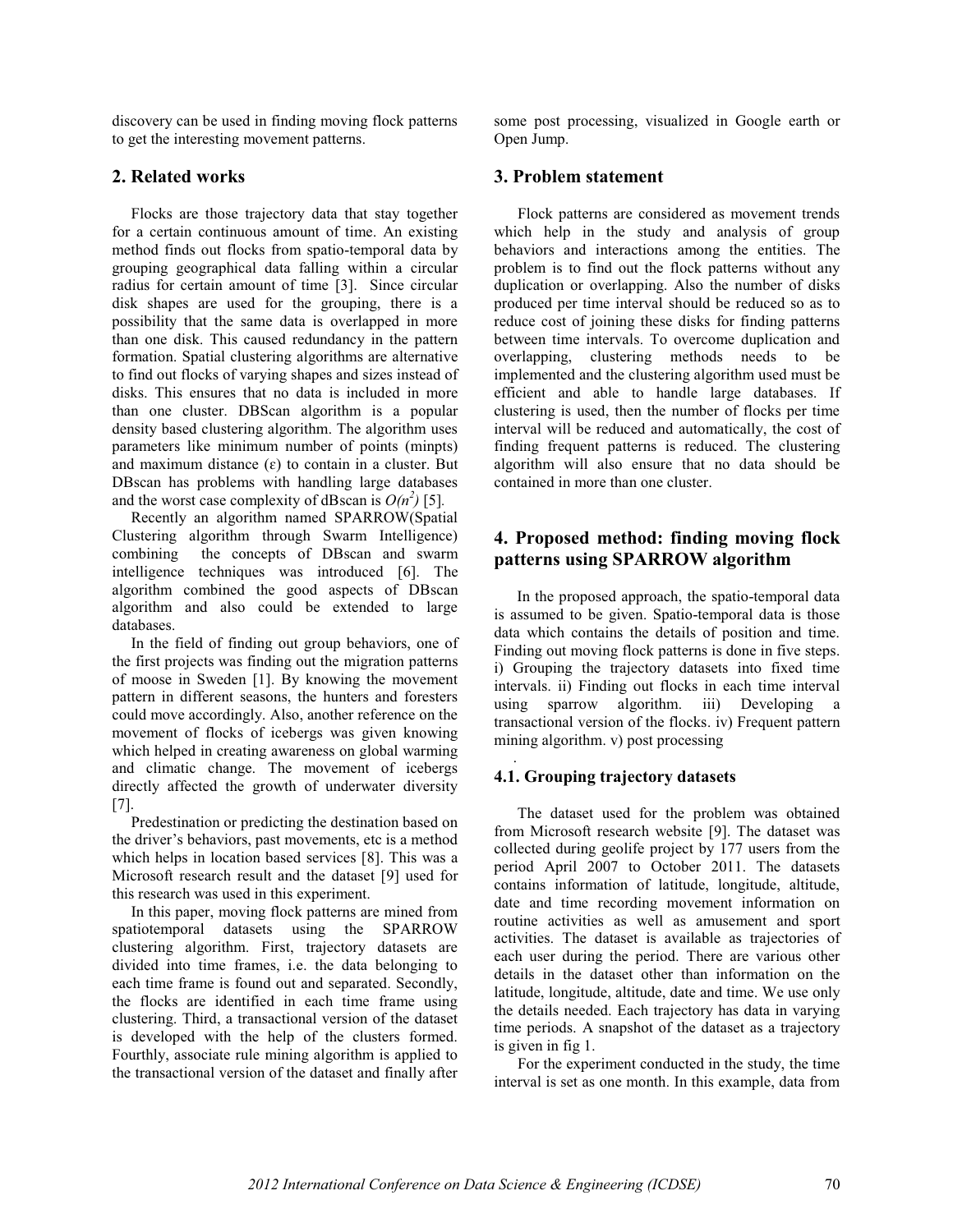time April 2007 to March 2008 is taken. Tables for each time intervals are created.



Fig 1: Sample dataset

### **4.2. Flock discovery**

 In the proposed method, flocks are literally clusters. For each time interval, clustering algorithm is applied and clusters are generated. SPAtial clusteRing algoRithm thrOugh sWarm intelligence (SPARROW) is used for this purpose [6]. SPARROW algorithm is a combination of the concepts of DBscan and adaptive flocking algorithm. SPARROW is a multi agent algorithm creating clusters in a parallel manner.

 The algorithm starts with the initialization of random number of agents. The agents move around the area finding out certain properties of the points in the area. The model considers four types of agents, depending on the density of neighborhood points around them. The different agents are characterized by different colors: red agents, indicating interesting patterns of data, green, a medium one, yellow, a low one and white, indicating uninteresting zones.

The rules for determining the color of the agent are

\n- i) Density> Minpts
\n- $$
\Rightarrow
$$
 mycolor = red (speed=0)
\n- ii) Minpts/4<-Density\n- $\Rightarrow$  mycolor = green(speed=1)
\n- iii) 0<-Density\n- $\Rightarrow$  mycolor=yellow(speed=2)
\n- iv) Density = 0
\n

$$
\Rightarrow \text{mycolor}=\text{white}(\text{speed}=0)
$$

 The features of alignment, cohesion and separation are taken from the flocking model and incorporated into the SPARROW algorithm. Alignment is the ability of agents to align with each other, cohesion is the ability to cohere together and separation is the ability to keep a separation distance with each other.

 The main idea behind the algorithm is that red agents indicate interesting regions and white agents indicate uninteresting regions. Red and white agents stop moving where as the green and yellow agents continue to fly trying to find out denser regions.

 The direction and speed of the moving agents is calculated each time. The speed of the red and white agents is given value zero, green agents given the speed 1 and yellow agents with speed 2. The direction of agents is calculated using the concepts of alignment, cohesion and separation.

The new position of the agents is given as

$$
\forall i = 1, \dots, d \; x_k^i(t+1) = x_k^i(t) + v^* \; dir_k^i \tag{1}
$$

where v is the speed of the agent,  $x_k^i$  the position of the  $k^{th}$  agent in i axis,  $dir_k^i$  the direction of movement of agent k in i axis.

 For each iteration, the direction is computed by summing three components of alignment, cohesion and separation.

$$
dir_k^i = dir\_al_k^i - dir\_sep_k^i + dir\_co_k^i
$$
 (2)

The direction of alignment is given as

$$
dir\_al_k^{i} = \frac{1}{|Neigh(green,B_k)|} \cdot \sum_{Ba\in Neigh(green,Bk)} dir_k^{i} \quad (3)
$$

 where Neigh(*col,*x) function finds out the neighbor points of the agent x with the specified color whereas Neigh $(x)$  finds the all the neighbor points of x.

The equation for the direction of cohesion is

$$
dir\_co_k^i=dir(centr(green,B_k),B_k)^i + attr\_red-rep\_white
$$
\n(4)

*centr(green,B<sub>k</sub>)* is the centroid of the green agents within the neighborhood.

Centroid is given as

$$
\frac{1}{|Neigh(green, B_k)|} \cdot \sum_{\text{BackNeigh}(green, Bk)} x_k^{\;i}
$$

*i*

attr\_red is given as

$$
-\qquad \sum_{\textit{BacNeigh}(\textit{red},\textit{Bk})} \; dir(\textit{B}_{\alpha},\textit{B}_{k})^{i}
$$

rep\_white is given as

$$
\textstyle \sum_{\textit{BacNeigh}(\textit{white,Bk})} dir(B_\omega B_k)
$$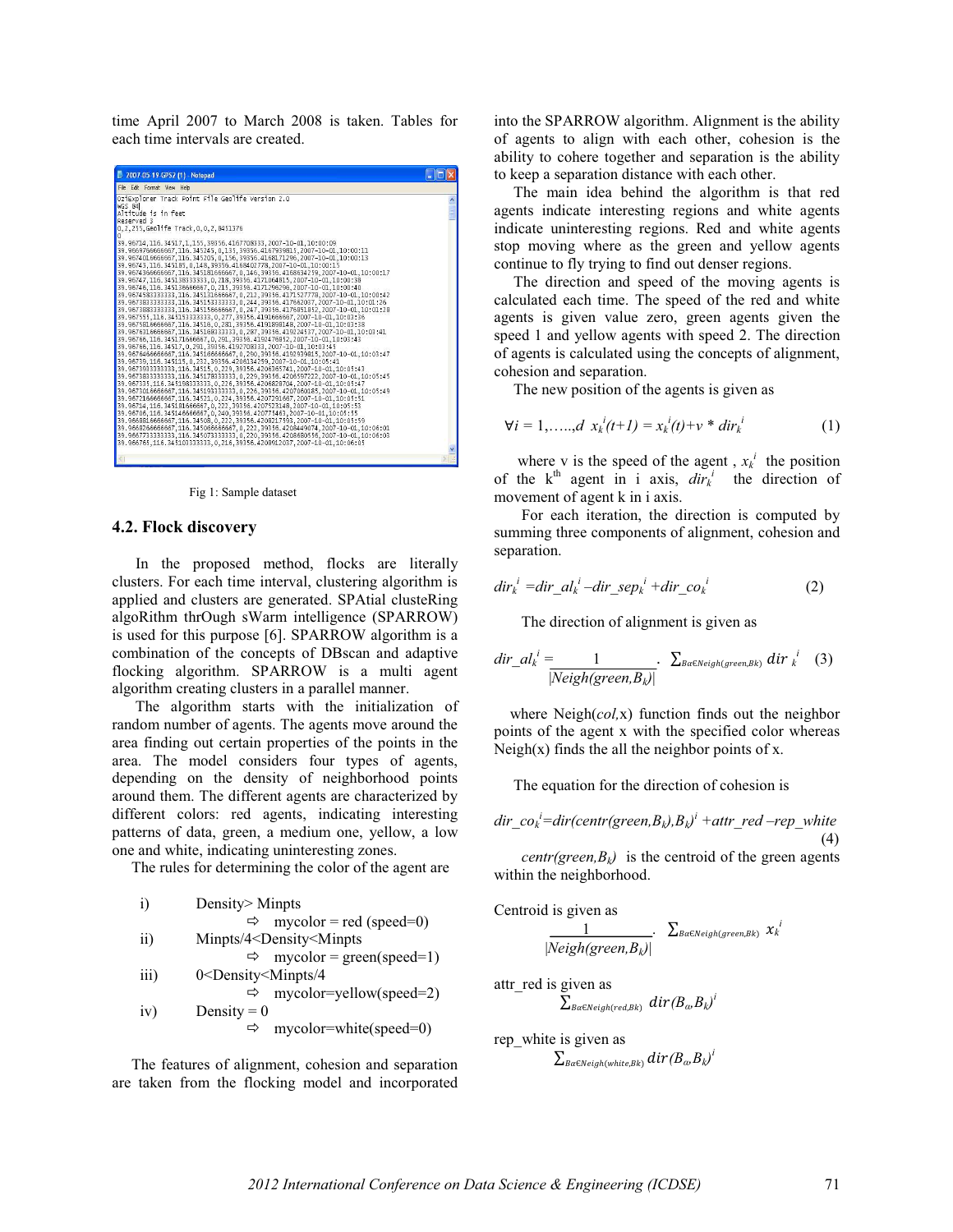The direction of separation is calculated as

 $dir\_sep_k^i = \sum_{\text{BackNeigh}(Bk),\text{dist}(Ba,Bk) < \text{dist\_min}} \text{dir}(B_\omega B_k)^i$  (5)  $dir(x, y)$  denotes the euclidean distance between x and y.

 The overall pseudo-code of the algorithm is presented below.

**for** i=1…. Maxiterations

 1**. for each** yellow and green agents increase the age if(age>Max\_life) kill the agent and generate a new agent in random position

#### **endif**

 find out the color of new agents  **end foreach** 

 2. **for each** yellow,green agents compute directions using the rules given **end for each** 

#### 3. **repeat for all agents**

- for all yellow and green agents, move agent in the calculated direction and with corresponding speed
- for all white agents, kill the white agent and generate a new agent in random position
- for all red agents, kill the red agents and generate a new agent close to it

#### **end repeat**

**end for** (main program)

In the experiment done, after the datasets had been grouped into specific time intervals of one month, SPARROW was applied to the dataset in each time interval. Fig 2 and fig 3 depict the clusters formed in the time intervals May 2007 and August 2007



Fig 2: Clusters for the month May,2007



Fig 3: Clusters for the month August, 2007

#### **4.3. Transactional version of the dataset**

After the implementation of the two processes, the result will be a set of clusters for each time interval. The clusters through which each user passes are found out as the next step. For this, we go through all the clusters so far found for any element for each user.

 In the experiment done, the transactional version of the trajectory dataset is obtained by checking all clusters each user passes through. From the results obtained, it was observed that some users do not pass through any clusters. Table 1 represents a portion of the transactional version of the dataset. Only the clusters of a portion of users who are similar are shown. The clusters include those from all time intervals.

| Userid | Clusters                                                                       |
|--------|--------------------------------------------------------------------------------|
|        | C <sub>1</sub> ,C <sub>2</sub> ,C <sub>3</sub> ,C <sub>4</sub> ,C <sub>5</sub> |
| 55     | C6, C7                                                                         |
| 57     | C6, C7                                                                         |
| 99     | C1, C2, C3, C8, C4                                                             |
| 172    | C1, C2                                                                         |

| Table 1: Transactional version of the dataset |  |  |
|-----------------------------------------------|--|--|
|-----------------------------------------------|--|--|

#### **4.4. Frequent pattern mining algorithms**

 Various researches have been made on the discovery of interesting patterns. FP-growth algorithm is one of the popular methods of frequent item set mining [10]. FP-tree is a prefix tree representation of the transactional database. User specified percentage values are given for support and confidence fields. The threshold value for frequency is calculated as support/100\*total number of transactions in the database. Item sets of frequency lesser than the threshold frequency are removed from the transactions and the transactions are rewritten. The support is taken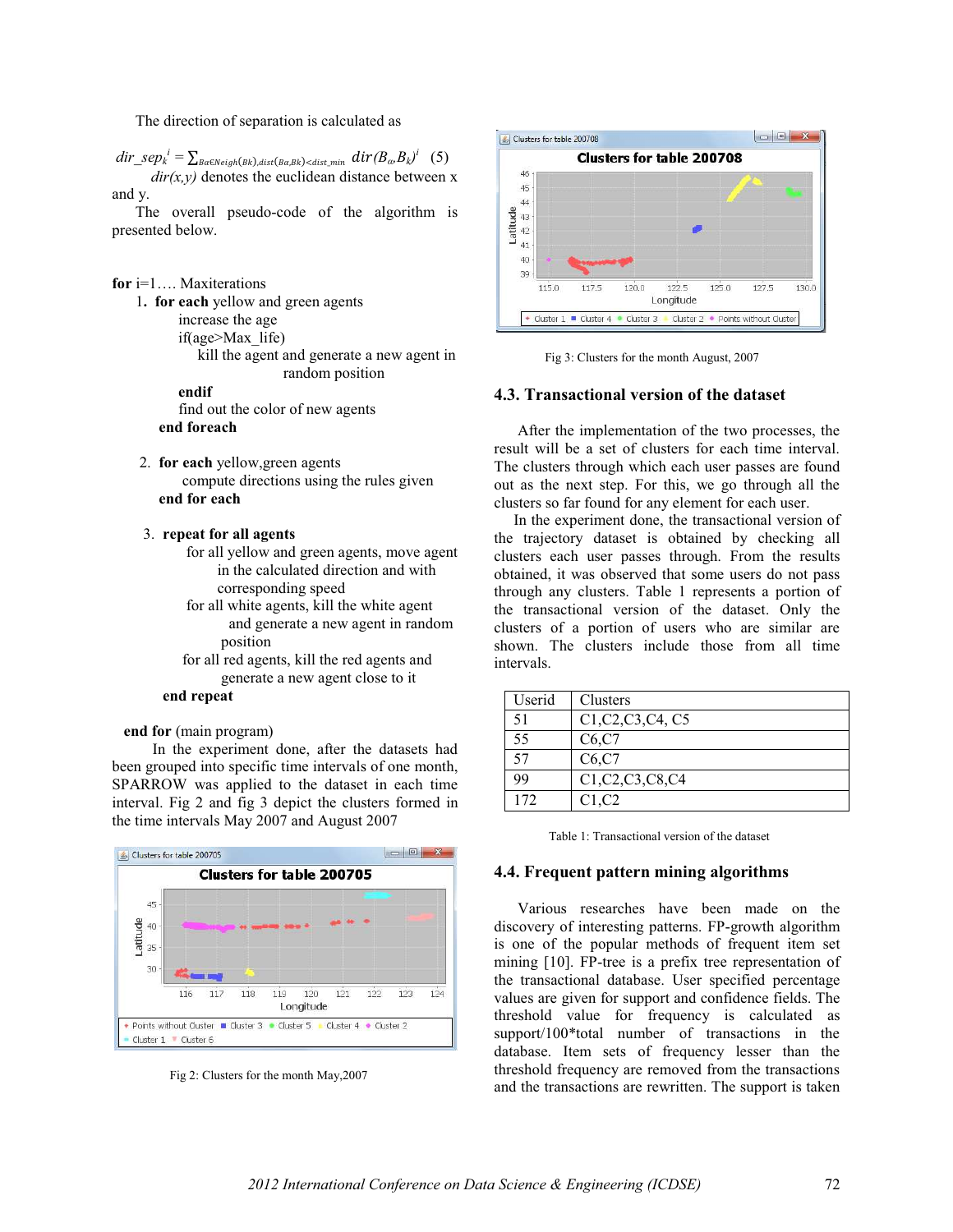as 30% in this example and the minimum support frequency is 2. The transactional version of the dataset after removing the infrequent items C5 and C8 and after ordering the data in the decreasing order of frequency is shown in table 2. A header table is created with an entry for each item set and a link to the first item in the tree with the same name.

| Userid | Clusters       |
|--------|----------------|
| -51    | C1, C2, C3, C4 |
| 55     | C6, C7         |
| -57    | C6, C7         |
| 99     | C1, C2, C3, C4 |
| 172    | C1, C2         |

Table 2: Reduced transactional database

 The next step is to create the FP-tree. FP-tree is basically a prefix tree. Each path in the FP-tree indicates a set of transactions that share the same prefix and each node indicates on item. The link is from child to parent. The transactions are represented in the FPtree. Each node carries the item set name and the frequent till then. For each transaction, it checks the tree for prefixes. If a prefix path is found out, the rest of the transaction is added to the FP-tree as a continuation of the prefix path. Otherwise, a new path is added to the tree.

 The header table and the FP-tree corresponding to the data in table 2 are shown in fig 4.



Fig 4: FP-tree for reduced transaction database

 The next step is finding out frequent patterns. For this, we consider paths from every node to the root and the frequency of the patterns are also recorded. Infrequent item sets, the item sets with frequency less than the threshold frequency, C5 and C8, are removed.

### **4.5. Post processing**

 The set of frequent patterns of trajectories is checked and the consecutiveness of the patterns is verified. Along with the cluster identification, the start and end times of the time interval are also returned. The patterns are checked so that the end time of one cluster in the pattern is consecutive to the start time of the next cluster in the pattern. This ensures valid pattern formation.

#### **5. Implications and possible applications**

The flock movement could bring into light trends and interaction among the people. By using people's movement history, we can find similarity in the movement of different users and can give personal recommendations to those similar users. These movement patterns can help decision makers involved in urban planning and transport systems. Also, this knowledge can be used in the fields of prediction and forecasting. Prediction of destination of a driver is such an example [8]. Knowing the flock patterns is an initial step for the discovery of trends in movement of the people. We can also check for any correlation between places in the patterns which has various applications as in location-based services and ubiquitous computing.

# **6. Experimental results**

The clusters obtained were named according to their date and month. The clusters are added to the database along with the elements in it, the time interval and the user to which each data belong.

 The FP-tree growth algorithm is applied to all the 12 time intervals. From the given dataset from April 2007 to April 2008, 3 flock movement patterns were obtained. The visualization of the patterns are shown in fig 5.

 The first pattern is a set of the clusters in the months April 2007, May 2007, June 2007 and July 2007. The second patterns contain the clusters of July, 2007 and August, 2007. The third pattern consists of clusters of November 2007, December 2007, January 2008 and February 2008.